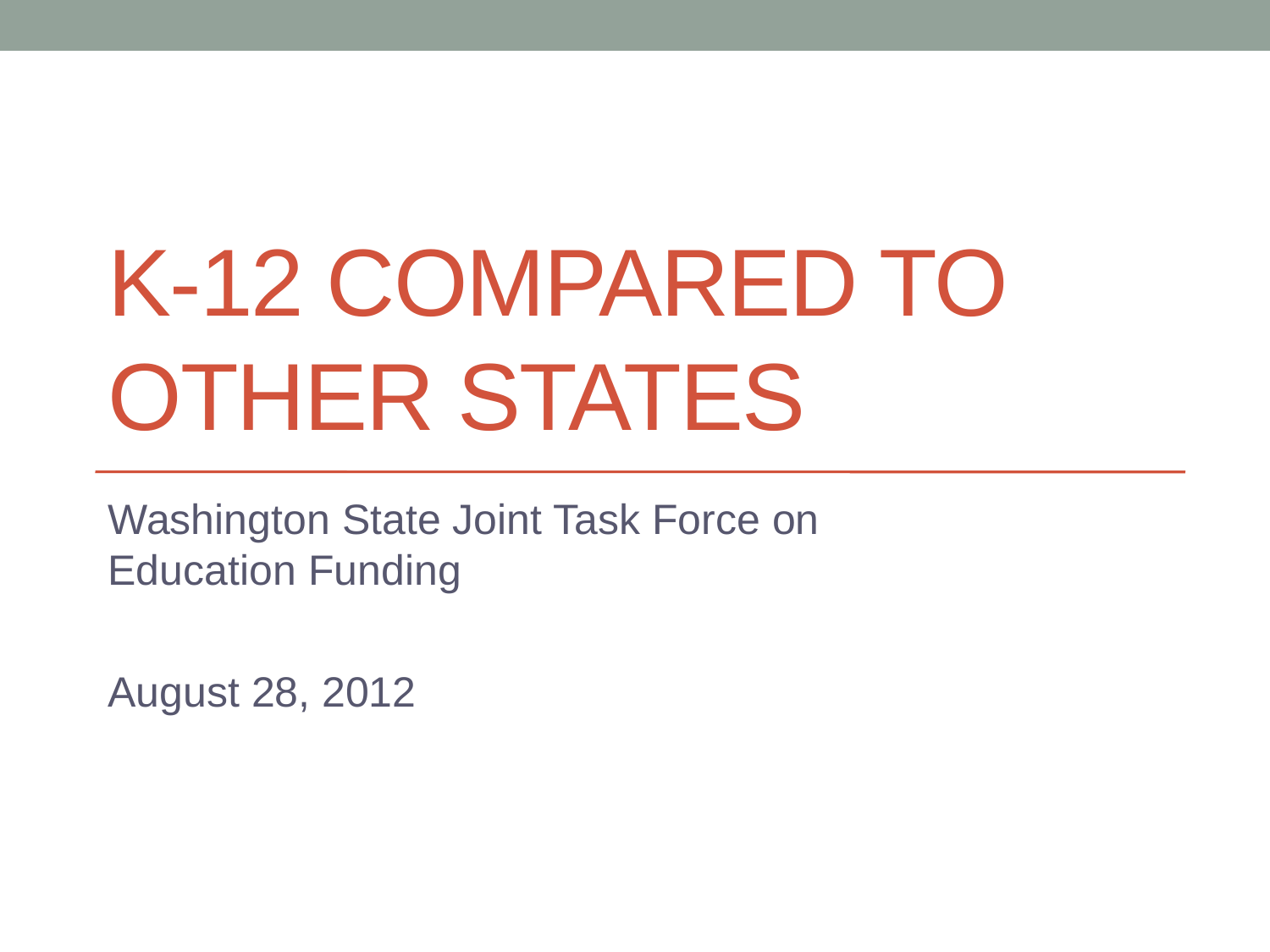# Total per-student funding

All states & District of Columbia 2009-10 school year, all fund sources Source: Public Education Finance: 2010, U.S. Census Bureau, Issued June 2012



\$27,263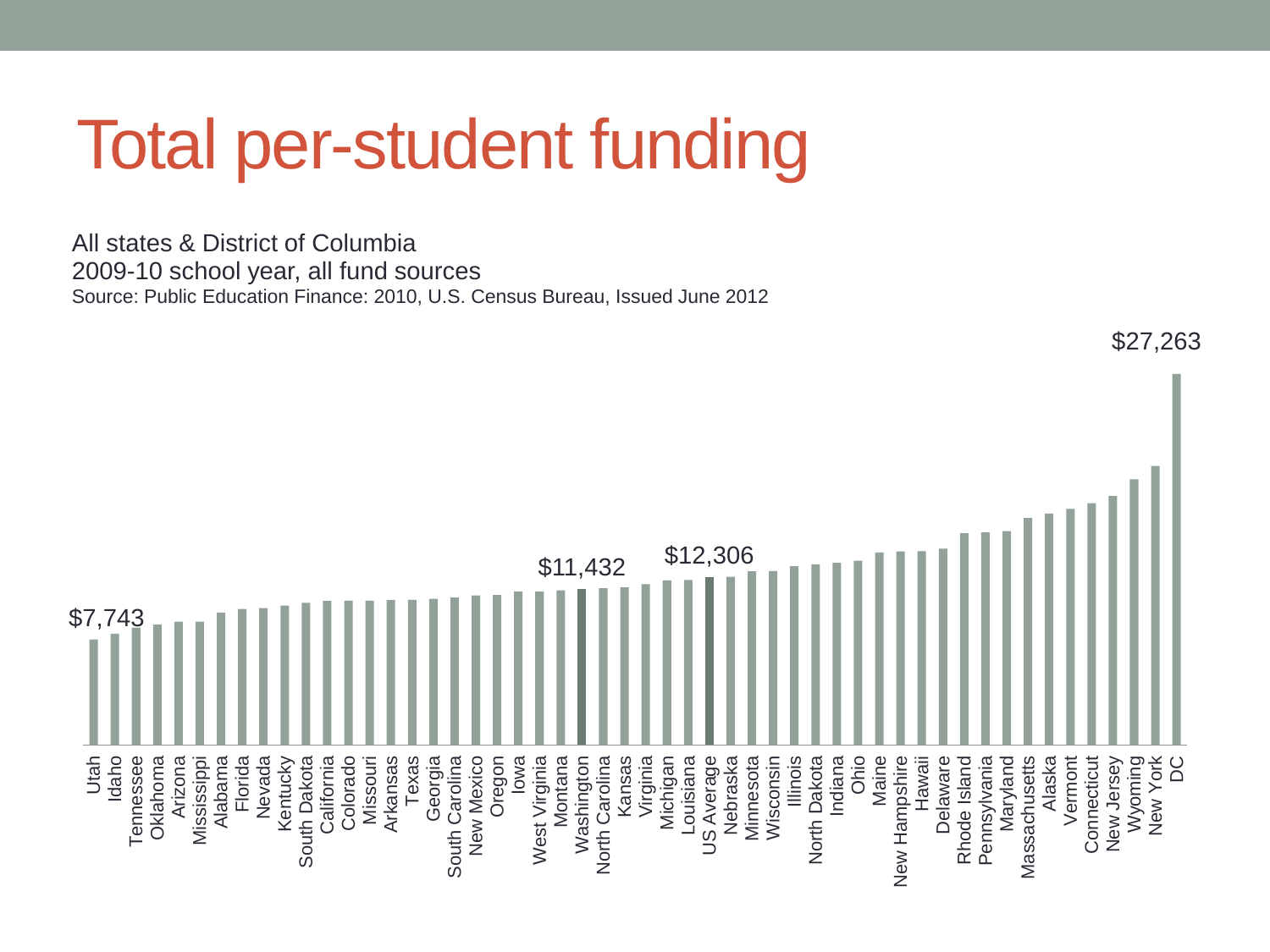# Total per-student funding

Global Challenge peers 2009-10 school year, all fund sources Source: Public Education Finance: 2010, U.S. Census Bureau, Issued June 2012 \$17,753 \$18,277 \$16,664 \$15,705  $$10,581$   $$10,586$   $$11,432$   $$11,805$   $$12,306$ Massachusetts Connecticut Washington US Average MacVard New Jersey Virginia California Colorado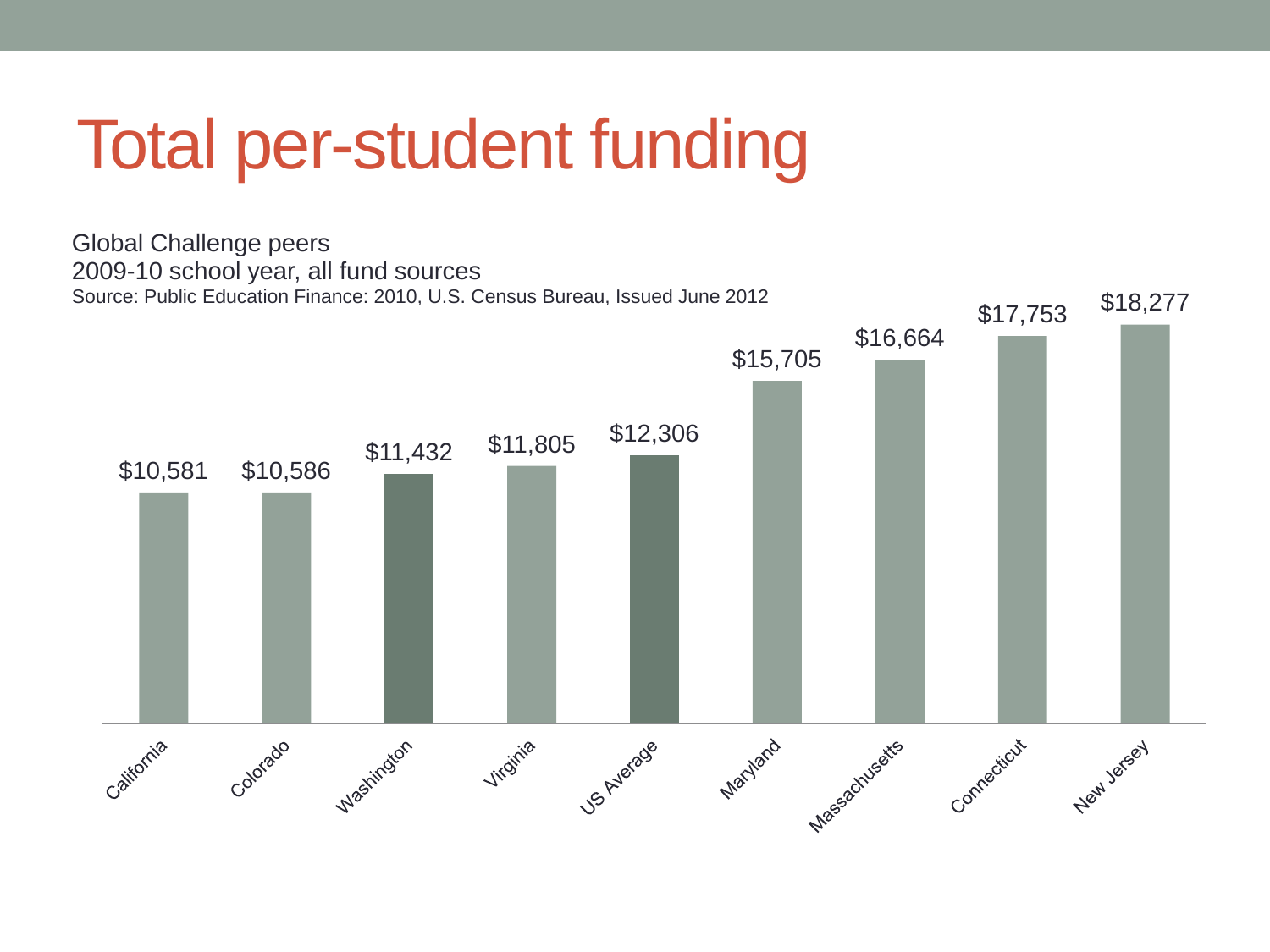### State per-student funding

All states & District of Columbia 2009-10 school year, state fund sources Source: Public Education Finance: 2010, U.S. Census Bureau, Issued June 2012



\$14,625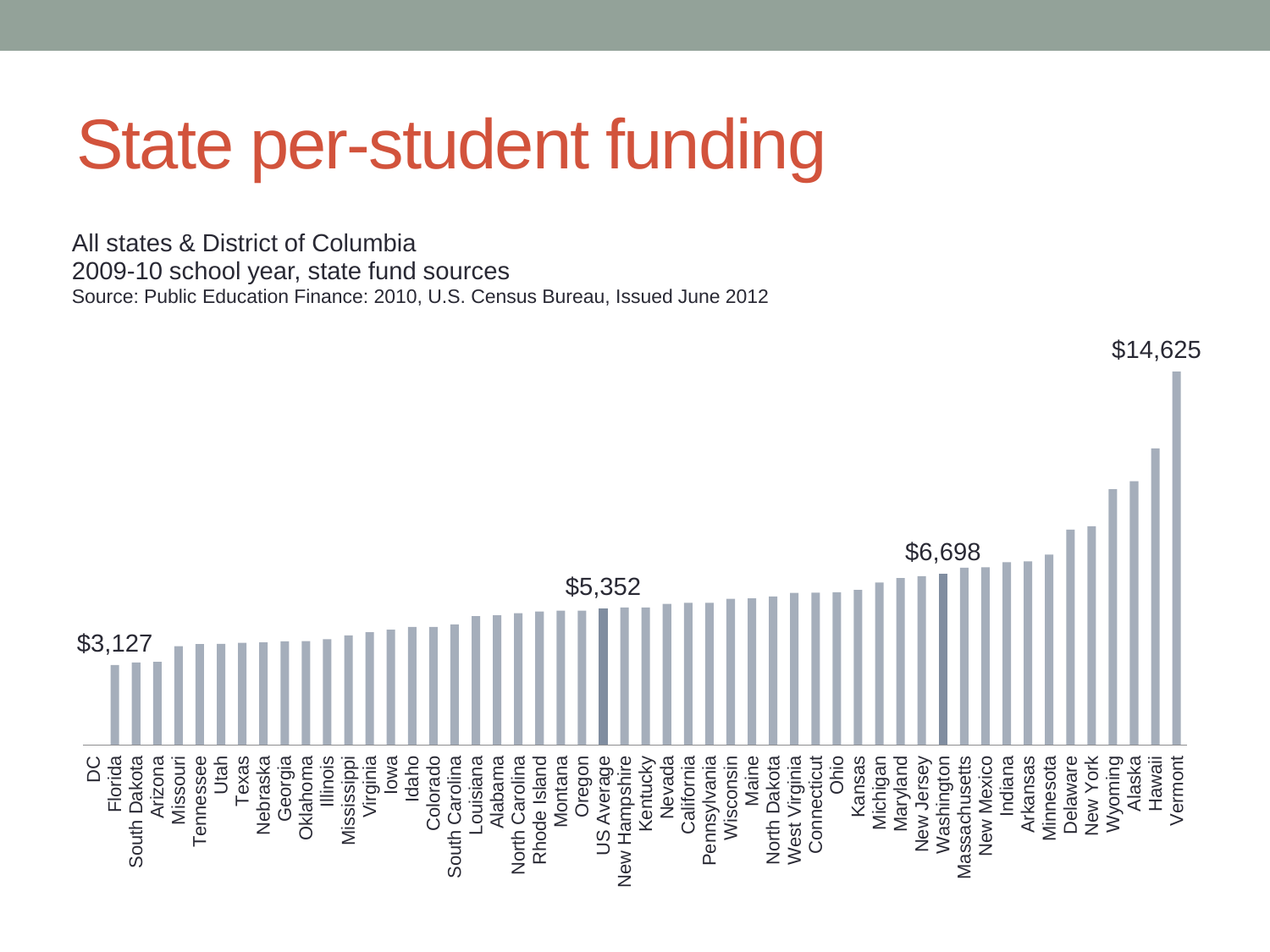# State per-student funding

Global Challenge peers 2009-10 school year, state fund sources Source: Public Education Finance: 2010, U.S. Census Bureau, Issued June 2012

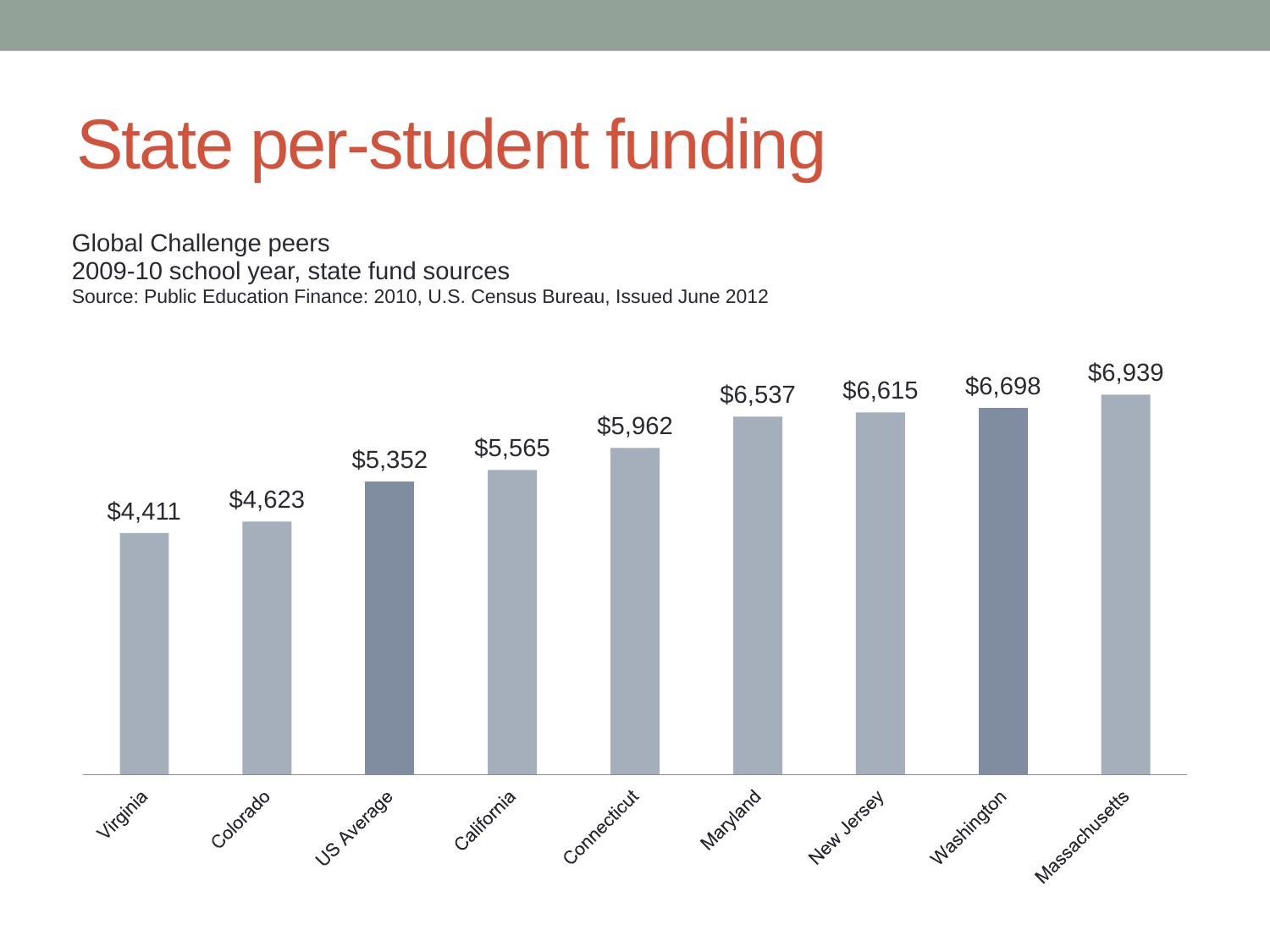# Average salary of teachers

All states & District of Columbia 2010-11 school year Source: Ratings and Estimates, National Education Association, Dec. 2011

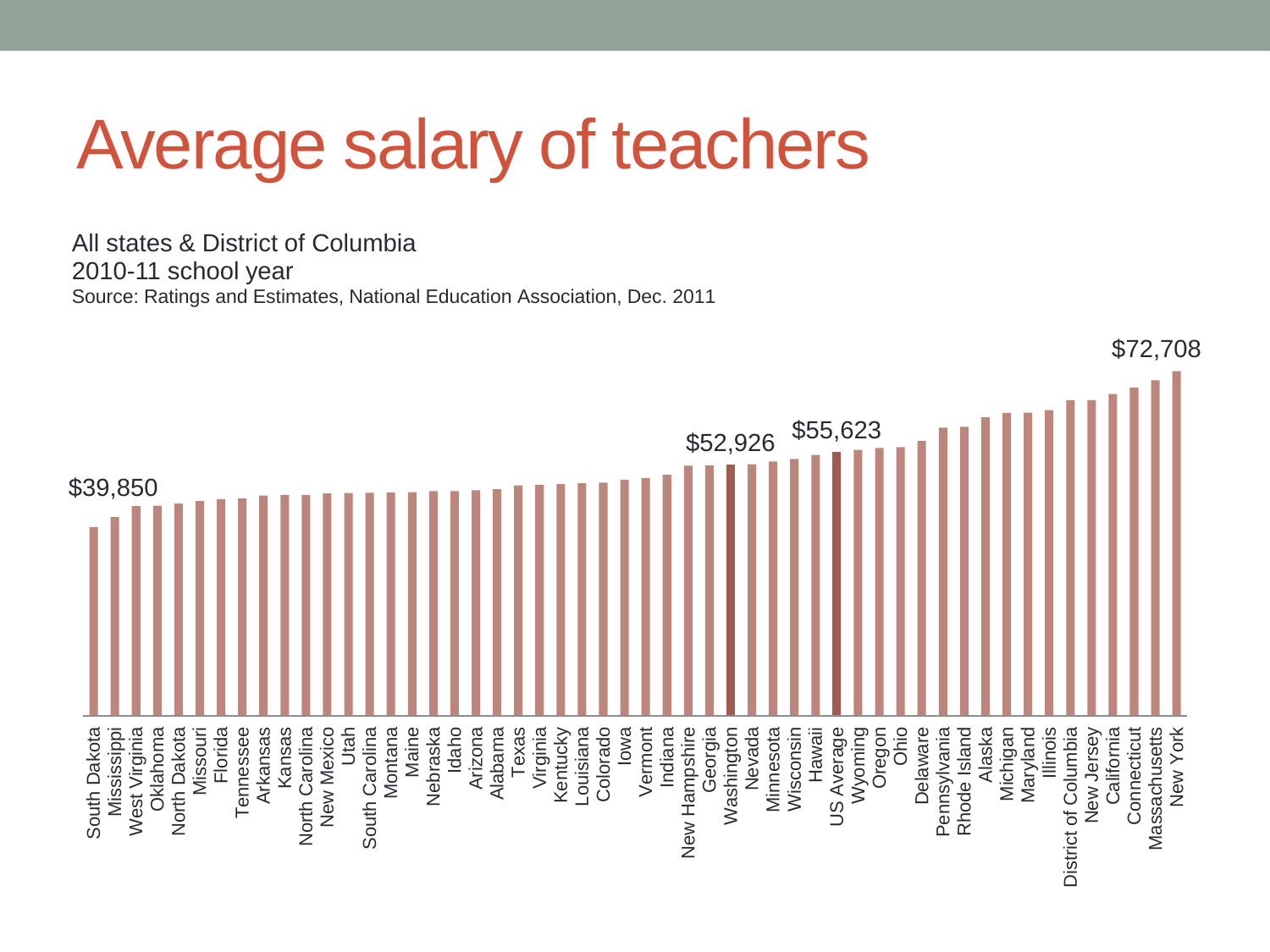### Average salary of teachers

Global Challenge peers 2010-11 school year Source: Ratings and Estimates, National Education Association, Dec. 2011